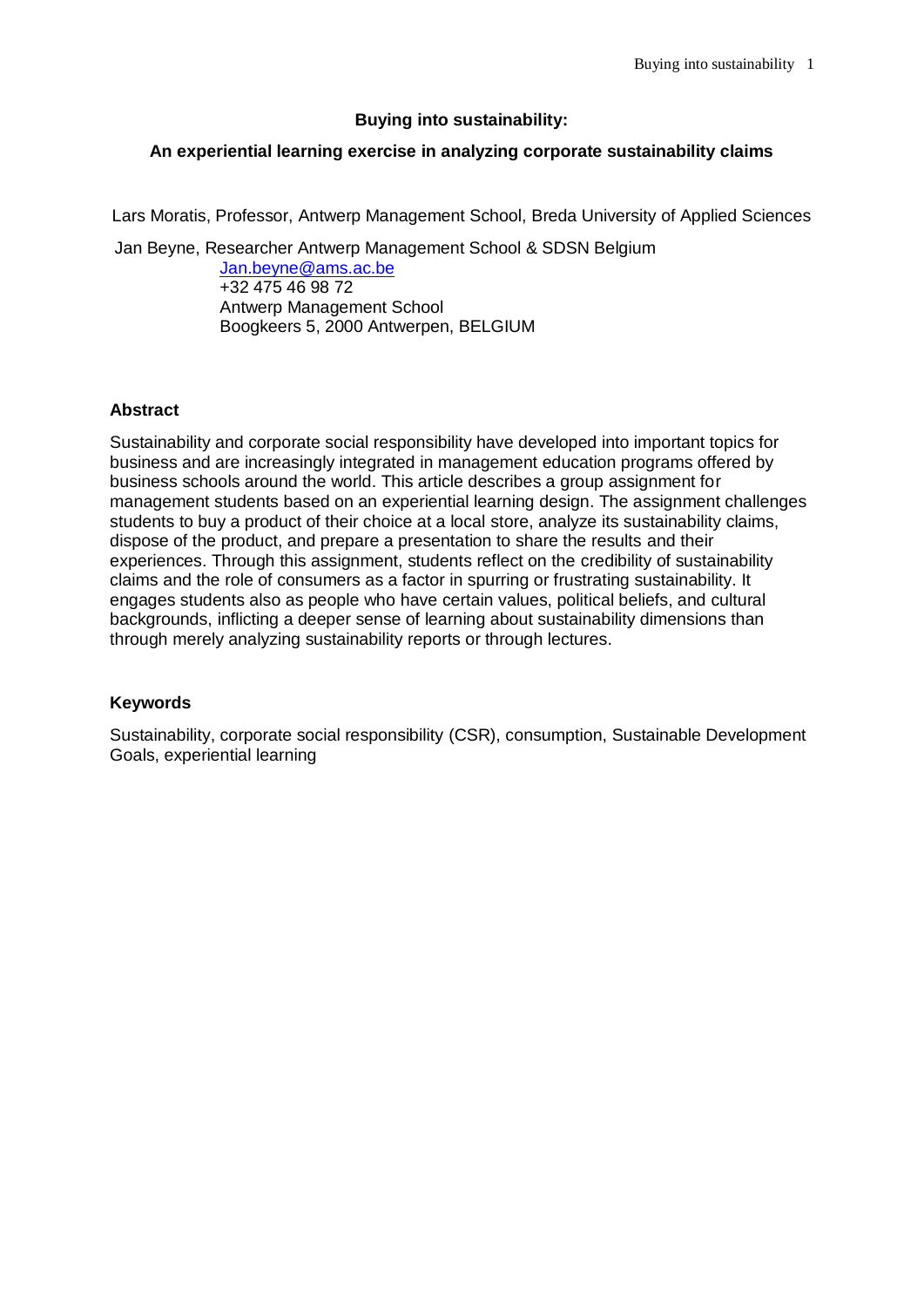#### **Experiencing sustainability through management education**

Nowadays, sustainability is part and parcel of many business school programs around the world (Doh & Tashman, 2014; Larran Jorge et al., 2017). However, sustainability may be relatively isolated from the rest of the curriculum (e.g., in electives) through so-called 'saddle bag' strategies that consist of simply adding courses to the program (Sharma & Hart, 2014), may have a limited study weight compared to other subjects or may only be addressed as part of a marketing course. In fact, some consider the attention to sustainability in many cases to be a mere polishing of business schools' offerings and primarily motivated by marketing considerations (Parker, 2018). These approaches are in contrast to approaches that strive for full integration of the subject into the management curriculum.

Integral to the mission statement of Antwerp Management School (AMS), sustainability has developed over the past few years from an elective topic that existed in the margins of the curriculum to the current situation that combines elements ranging from a saddle bag strategy to full integration. Having experienced that most students enrolling in AMS's master's programs only have little knowledge about the spectrum of manifestations of sustainability in a business context, aiming to immerse students in sustainability from day one onwards, and wanting to engage students in a concrete, direct, and personal way with the subject matter, the explorative and experiential exercise 'Buying into sustainability' was developed.

Through this exercise, students are challenged to collect, discuss, assess and present sustainability-related product and company information in a brief period of time as well as experience and reflect on their own impact on sustainability in their role as consumers. Although this exercise is used as part of the so-called on-boarding days at AMS for graduate students, it is equally suited as an exercise that can be used during rather than at the beginning of a program, can be easily adapted to fit a particular course (e.g., marketing) and is suitable to use for undergraduate students as well. Whereas the exercise is used by AMS as a group assignment for students from different cultural backgrounds, it can be used as an individual assignment, irrespective of a student's cultural background, as well.

### **Theoretical foundations**

Sustainability is a relatively abstract, multifaceted, and contested notion (e.g., Okoye, 2009). As such, it is subject to interpretation and people may have different conceptions and opinions about it depending on their personal values, political beliefs, cultural backgrounds and geographic origins (Visser, 2008; Matten and Moon, 2008). Nevertheless, the United Nations Sustainable Development Goals (SDGs) provide an authorative, universal agenda comprising 17 of the world's most pressing sustainability challenges, ranging from eradicating poverty to halting biodiversity loss.

In business, sustainability plays an important role as companies are seen as both being responsible for creating and capable of remedying many of today's social and ecological problems. Under the guises of 'sustainable business' and 'corporate social responsibility' (CSR), among others, companies engage in myriad activities through which they shape their roles in society, informed by ethical principles, strategic choices, political considerations or business case thinking (Garriga & Mele, 2004). Sustainability manifests itself in corporate practice through a range of activities, including cause-related marketing, eco-efficient production, sustainability reporting, establishing cross-sector partnerships and philanthropy. Also, with recent corporate scandals and instances of greenwashing in mind, the credibility of sustainability claims by companies has surfaced as a critical area of attention (Visser, 2017). This is not only relevant from an academic perspective, but also relates to the role of the consumer and his/her position towards CSR. Here, different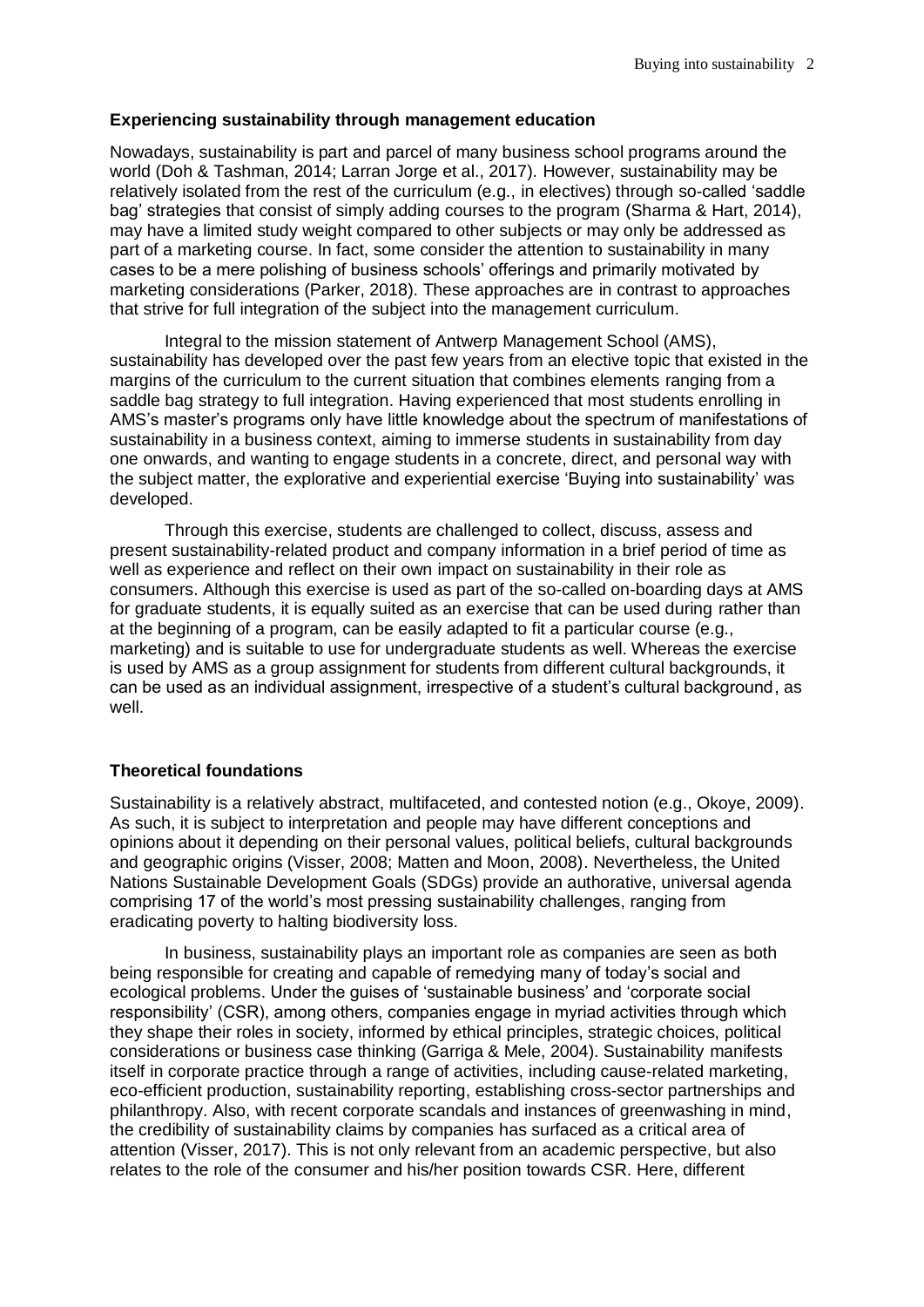dimensions of sustainability come together, including decisions in the purchasing process, the use of products and the disposal of waste, and the effects of these activities.

Sustainability claims of products often go hand in hand with ecolabels or certification. With as many as 463 ecolabels in the world, according to the Ecolabel Index, a report by the Dutch Foundation Changing Markets aims to prove that certification schemes offer a false promise of sustainability, with a focus on the fishing, textile and palm oil industry (Senet, 2018). The report concludes its findings by stating that: "If there is to be a role for certification in the transition to a sustainable economy, it must undergo some serious reforms". The authors also suggest abolishing the least ambitious schemes and reforming others with higher standards (Changing Markets Foundation, 2018).

Against this background, experiential learning, especially with an interactive and explorative outlook, seem particularly suited for learning about sustainability, since this enables students to integrate abstract and practical knowledge through doing and interacting and support the translation of their experiences into new knowledge through reflection (Kolb, 1984). Such an engaging learning process could open horizons for students as it enables students to experiment and put into practice what they have learned and to identify how they relate to products, companies, their role as consumer, and the kaleidoscopic nature of sustainability.

### **Learning objectives**

- Experiencing teamwork and developing project and time management skills
- Identifying dimensions of the CSR and sustainability concept and recognizing their manifestations in corporate practice
- Recognizing sustainability as an eternally-contested concept and developing a susceptibility for different interpretations of sustainability
- Appreciating the role of personal values, political beliefs, culture and geography in defining CSR and sustainability
- Exploring the links between CSR and sustainability and functional management disciplines
- Finding and using relevant sources of sustainability data and assessing these data in the context of the sustainability claims made by companies
- Developing a critical posture towards CSR and sustainability and claims thereof by companies
- Experiencing and reflecting on the role of consumers in sustainability

### **Instructions for running the exercise**

#### *Overview*

'Buying into sustainability' is a group exercise, inviting students to buy a product, analyze and discuss the sustainability claims made by the product and the company, dispose of the product, and prepare a short presentation about the results and their experiences. To accommodate for group diversity, groups consist of four to six students.

### *Logistics*

The exercise is run in the afternoon after students have been introduced by their professors into foundational CSR and sustainability knowledge. A morning session aims to identify and familiarize students with key issues and concepts, including the SDGs, transparency, materiality, greenwashing, and the role of consumers in achieving and compromising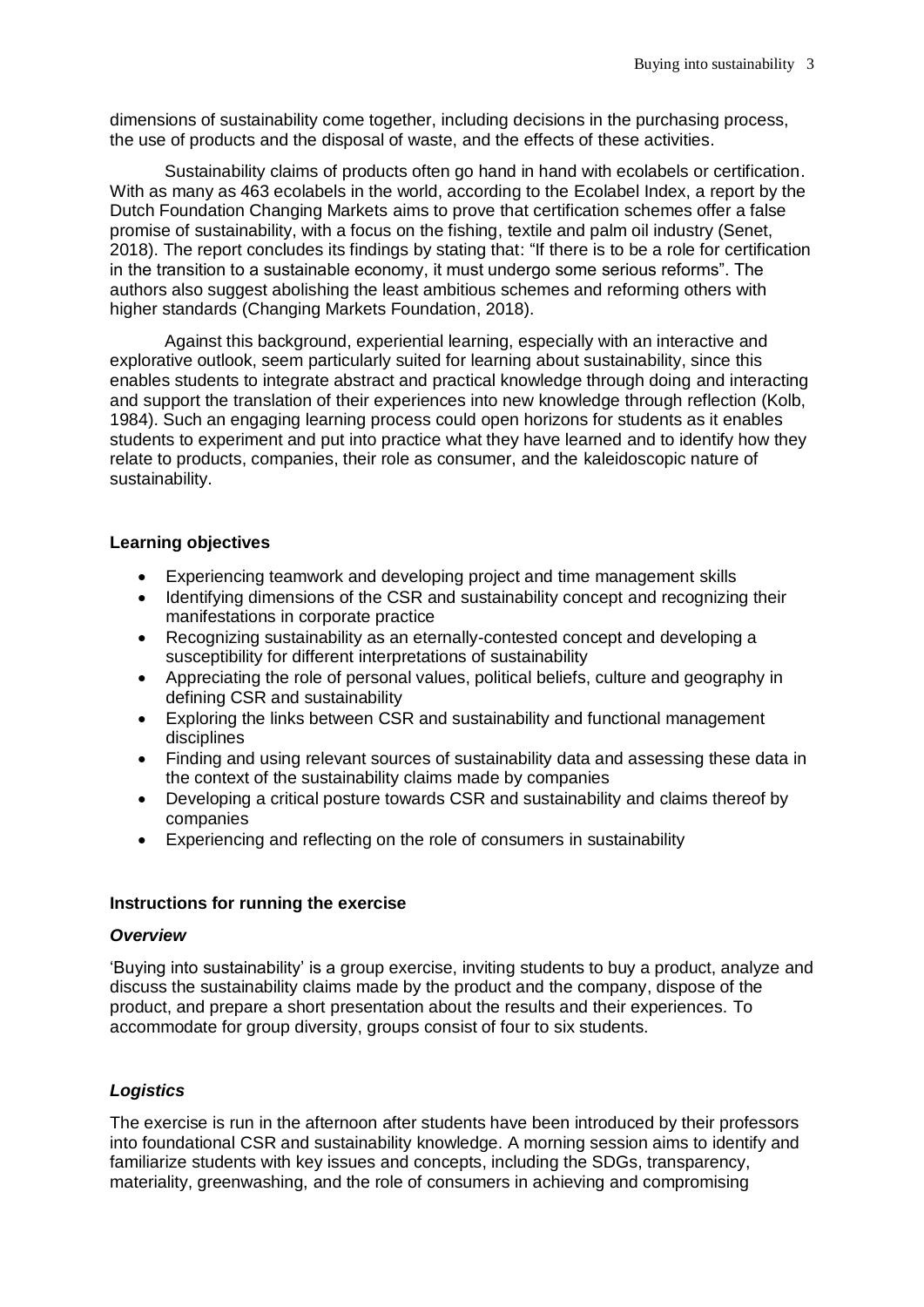sustainability (see e.g., Moratis, 2014; Visser, 2018). At the end of the morning session, students receive a 15-minute instruction about the exercise by a professor. The duration of the exercise is three to four hours, including the short presentations by the students as the final part of the afternoon.

### *Instructions*

After rendering the general idea and flow of the exercise as well as the timeframe of the exercise, students obtain the following instructions by the professor:

- Create groups of four to six people (students are encouraged to choose to work with fellow students they do not already know well)
- Buy a product of a maximum of five euros of their own choosing in a store nearby (students need to find consensus on the product they will buy, which may already trigger debate and make assumptions students have explicit)
- Collect, discuss and assess sustainability-related product and company information (the professor gives some suggestions for identifying data sources)
- Reflect on the various aspects and interpretations of sustainability related to the product and the company (the professor explicitly invites students to bring their diverse backgrounds and personal values to the table)
- Reflect on the roles of the consumer in achieving and compromising sustainability
- Dispose of the product in a sustainable way (during the exercise or afterwards)
- Prepare a short presentation based on the findings, impressions and experiences during the exercise

### **Variations**

The exercise can be run in different group sizes and may even be used as an individual assignment. In this latter case, the exercise may serve as an assessment of a student's understanding of the various aspects of sustainability and his or her critical attitude towards the information presented through product labels or the company's website.

Also, a professor may ask an international student body to create groups based on geography, cultural regions or level of economic development (i.e., developing versus developed countries) in order to investigate differences in interpretations of the sustainability concept and the assessment of sustainability-related information.

Another variation of the exercise is focusing it on a single functional management discipline. Examples include a focus on operations (emphasizing sustainability issues in the production process), logistics (emphasizing sustainability issues in the supply chain) and human resource management (emphasizing social aspects of sustainability).

Also, the exercise can focus on services instead of products, allowing for students to experience differences in the availability of sustainability-related information between intangibles and physical goods.

### **Instructions for debriefing the exercise**

The observations regarding the findings and experiences of the students in Exhibit 1 provide direction for the debriefing of the exercise. The debriefing strategy deployed during the onboarding days when the exercise was used simply consisted of reflecting on students' findings and experiences through questioning. Several suggestions for questions that can be asked in the debriefing, categorized by topic, are listed below.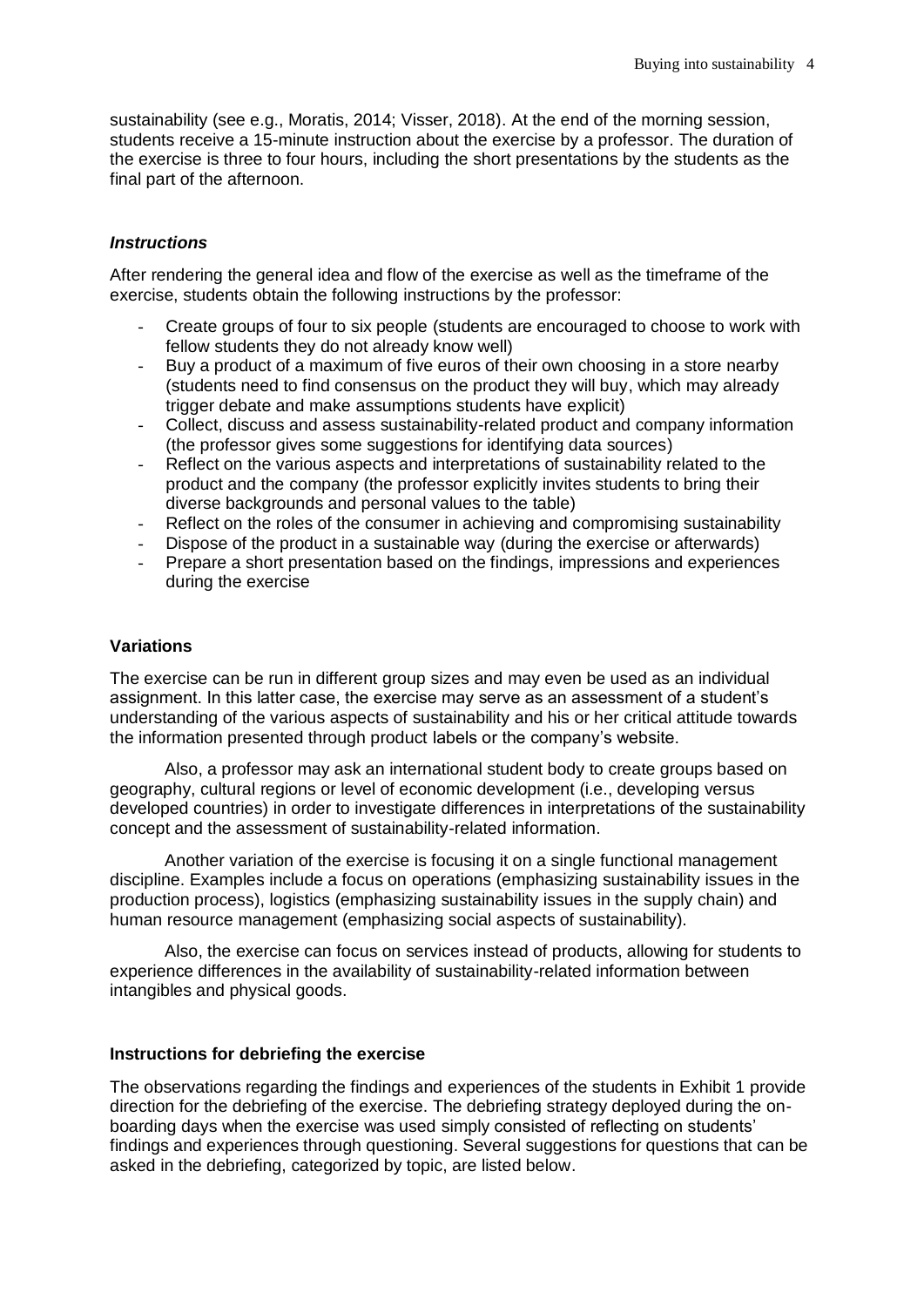#### \*\*\*EXHIBIT 1 AROUND HERE\*\*\*

Assessing the credibility of sustainability claims: Do product sustainability claims need to cover both ecological and social aspects to be credible? Can such claims also be credible when only one aspect is covered? In general, what factors make sustainability claims credible? Can companies in so-called 'vice industries' (e.g., tobacco, alcohol, weaponry) make credible sustainability claims? To what extent have you been able to obtain factual sustainability information about the supply chain of the company during the exercise? Have you encountered examples of greenwashing during the exercise?

The role of the consumer in sustainability: In general, do you consider consumers as a force for positive change when it comes to sustainability? With the aim of spurring sustainability, do you consider sustainable consumption a better strategy than reducing consumption? What would be reasons for you to boycott a product or a company? That what extent do you think boycotts are effective in influencing corporate behavior? What are the main barriers for people to buy sustainable products, according to you?

Differing interpretations of sustainability: Did you notice different interpretations of sustainability by group members during the exercise? What, in your opinion, explains differences in people's conceptions of sustainability? Do you consider sustainability to be a universal value? Should companies market sustainable products differently to different target audiences? How do think that demographic factors influence interpretations of sustainability?

Disposal of the product: Was or will it be easy to dispose of the product in a sustainable way? Were the product and/or its packaging designed to dispose of in a sustainable way? If not, can it be? Is there always a responsibility for the company when it comes to the disposal of the product? Should costs of disposal be accounted for in the product's pricing?

After the presentations, the findings may also be briefly discussed by the professors and students through a more personal reflection. Since many sustainability professors and students are also involved in sustainability as consumers, they may recognize the dilemmas and cognitive dissonance many consumers experience and discuss different coping strategies for dealing with this cognitive dissonance (see Thøgersen, 2004).

### **Conclusion**

While the exercise can be easily seen as objectively weighing product-related sustainability claims, it is clear that it engages students also as people who hold certain values, adhere to certain political beliefs, and have different cultural backgrounds. Through designing this exercise as a way of experiential learning, students were not only challenged to bring these dimensions to the table, but also consciously and concretely experienced their role as consumers in achieving or compromising sustainability – from purchasing a product to disposing it. In addition, the exercise challenges students not only through collecting relevant sustainability-related product and company information, but also through assessing this information and conclude to what extent they find the claims credible.

It is hoped that such an approach will inflict a deeper sense of learning about sustainability dimensions than through merely analyzing sustainability reports or through academic lectures. It is also hoped that students integrate their experience into other learning processes to strengthen learning (Hatcher & Bringle, 1997) and perhaps feel to apply the experience into the decisions they make in daily life and within the organizations they will be working for. Possible tensions with the beliefs and ambitions they have held that this exercise